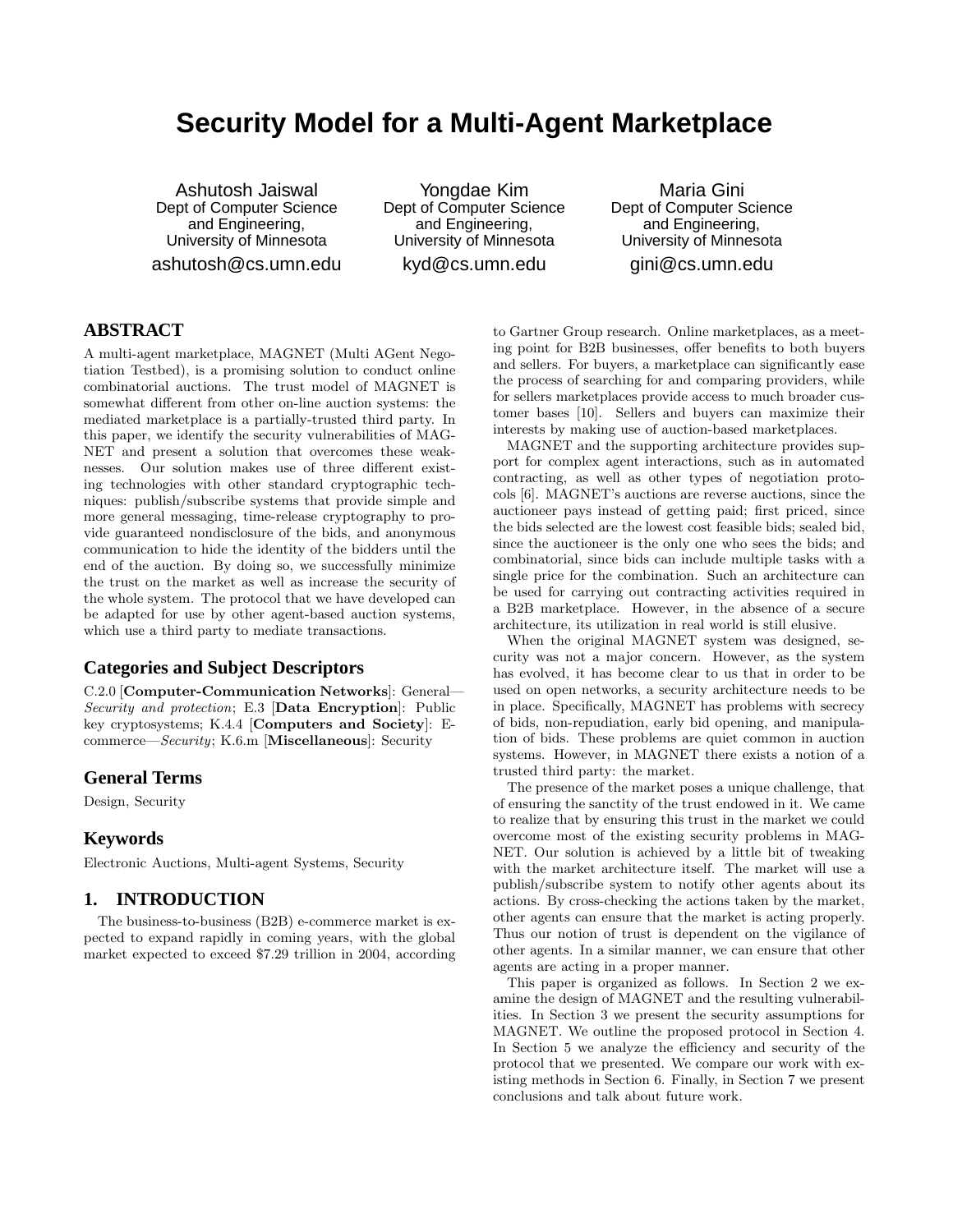# **2. MAGNET AND ITS VULNERABILITIES**

The motivation for coming up with a security model for MAGNET is to make it usable on public networks without compromising the data exchanged on it. MAGNET provides support for a variety of types of transactions, from simple buying and selling of goods and services to complex multiagent negotiation of contracts with temporal and precedence constraints [5]. However, if such a system is to be used for carrying out transactions totaling billions of dollars, it is imperative that a respectable security mechanism exist in place. Such an architecture is non-existent in the current system. This section reviews the current architecture of MAGNET and the potential vulnerabilities it poses.

### **2.1 Current Architecture**

The current architecture of MAGNET envisions the presence of mainly three entities: the customer agent, the supplier agent, and the market. The agents are self-interested agents, which attempt to gain the greatest possible profits from their endeavors. The market is the meeting point for both the customer and the supplier agents. The customer agent (also known as the Contractor agent) wants to contract with supplier agents to fulfill a set of tasks. It achieves this goal by a three step protocol, which involves the customer agent sending out Requests For Quotes (RFQs), the supplier agents responding with bids and the customer agent accepting some bid, and finally the winning supplier agent executing the bid [6]. Following is a detailed description of the three steps.

### *2.1.1 Planning:*

In this phase the customer agent selects a market which specializes in certain types of product or service categories. It then comes up with its requirements and a plan which would fulfill those requirements. While coming up with the plan, the customer agent takes into account the value of its goals and the necessity of each component. Based on the plan it generates one or more RFQs and forwards them to the market.

#### *2.1.2 Bidding:*

In this phase the market sends notifications to the associated supplier agents about the availability of a new RFQ. Supplier agents then contact the market and download the RFQ. If the RFQ generates sufficient interest with the supplier agent, it formulates a bid in response to the RFQ. The supplier agent then forwards the bid to the market for validation and delivery to the customer agent. The market can hold the bids until the deadline of the auction is reached or forward them right away to the customer agent. On receipt of bids, the customer agent evaluates them and selects some bid, which fulfills its plan. It then sends out a bid acceptance notice to the respective supplier agent through the market. The market keeps a record of the bid acceptance and notifies the winning supplier agents of their bid acceptance and other supplier agents about their non-acceptance.

### *2.1.3 Execution:*

During the execution phase, the supplier agent works on the tasks which the customer agent had accepted in the previous phase, while the customer agent monitors the execution of these tasks. The customer agent can also re-plan and issue calls for a new bid if the plan execution does not proceed according to expectations. Once the supplier agent is done executing the plan, it notifies the customer agent. The customer agent then makes a payment (or a payment commitment) to the supplier agent. This payment is recorded by the market as well. The protocol is illustrated in Figure 1.



Figure 1: MAGNET's original three step protocol

The planning and bidding phase of the MAGNET system have been implemented, however, the execution phase has not been implemented. Hence we would be considering the first two stages of this three-step protocol in this paper.

# **2.2 Vulnerabilities**

The original design of MAGNET had not considered security issues. This leads to many vulnerabilities as described below.

### *2.2.1 Secrecy of the bids:*

In a sealed bid auction, it is necessary that the bids are opened only after the end of the auction. The timing of the disclosure of the bid information is important. The MAG-NET system is primarily designed to carry out first price, private, sealed bid, reverse, combinatorial auctions. Thus, it becomes necessary that the bid data from a supplier agent is not available to another supplier agent. In addition, MAG-NET can be utilized for carrying out a public auction as well. In such a case it is imperative that the bid data is not made available, even to the customer agent before the closing time of auction. In the current system, the customer agent receives all the bids through the market. In addition none of the communication in MAGNET uses encryption of any kind at present. Thus both the customer and the market (as well as any eavesdropper) have access to the bid data before the close of the auction.

#### *2.2.2 Non-repudiation:*

In an auction there should be a mechanism to guarantee non-repudiation. In MAGNET, if the winning supplier agent declines to go ahead with the contract, there is no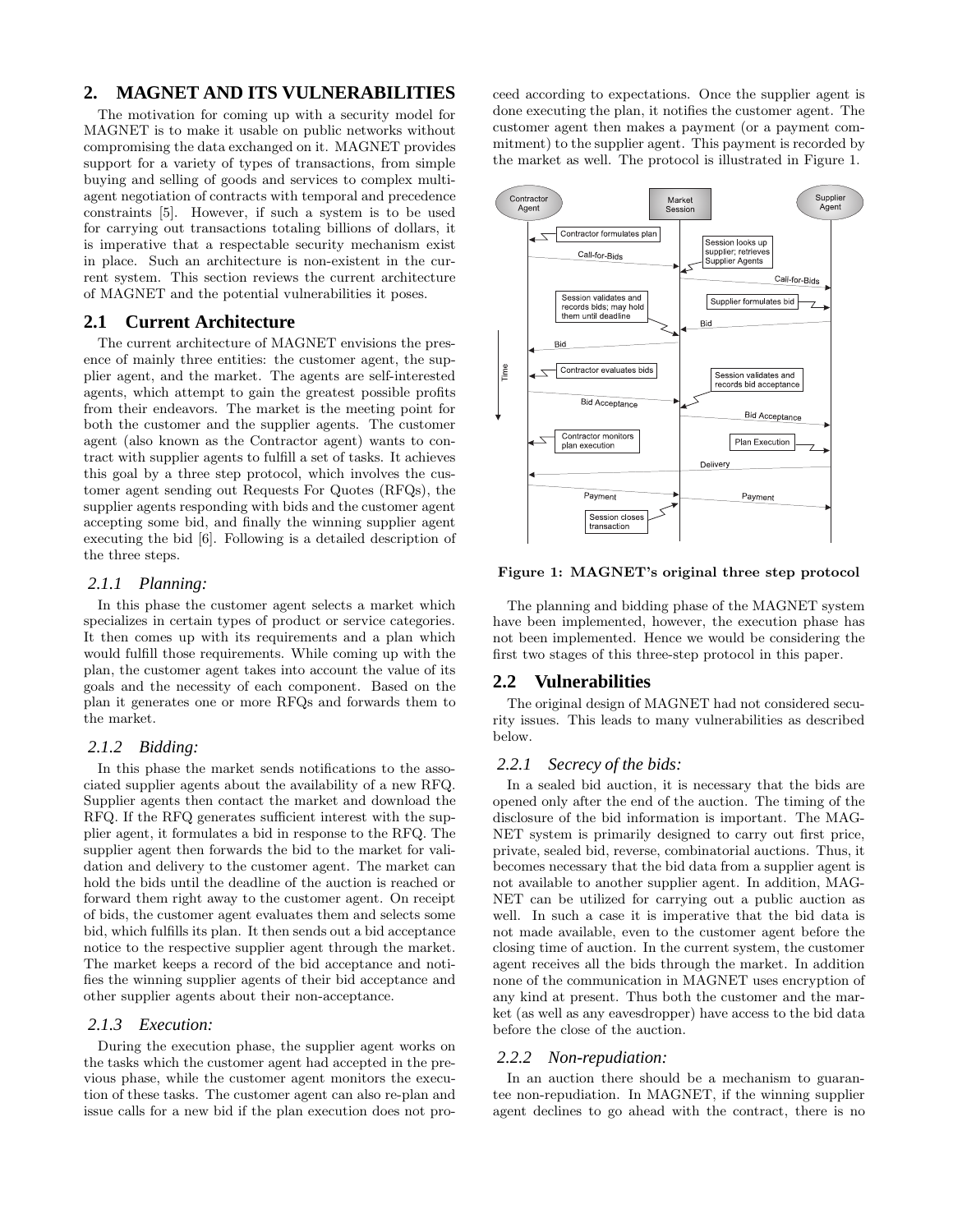means of proving that it was indeed that agent who won the bid. Similarly, there are no means for assuring the suppliers that the RFQs they received were actually sent by the customer agent they claim to come from.

### *2.2.3 Prior opening of the bids:*

As discussed before, the bids submitted should not be opened before the end of the auction period. MAGNET does not require that bids are not opened early, but early opening creates opportunities for counterspeculation [4]. However, an insider in the auction house can open and inform its collaborator of the contents of any bid. In MAGNET, the customer agent and the market both have access to all the bids before the end of the auction. If the customer decides to collaborate with a supplier agent, it would be harming itself, as it might lose out on a potentially better bid (see 3). However, the market can always collaborate with a supplier and give it available information pertaining to other bids. Thus the need for a mechanism to prevent early opening of bids.

Furthermore, the information about the bidder itself can be important information to the other bidders. Therefore, it is also necessary to have some kind of anonymization mechanism in the system which would make it impossible to determine the origin of a message.

### *2.2.4 Manipulation of closing time:*

In an auction system it is possible that an insider might manipulate the closing time of an auction in order to exclude some bids from the auction. In MAGNET, the customer is free to ignore any of the bids received but it cannot extend the closing time of the auction without issuing a new RFQ. The market can, however, block new bids from suppliers to the customer agent. It can also convey the closing time differently by modifying the RFQs on their way to the suppliers.

#### *2.2.5 Fairness:*

One of the most important security requirements of an auction system is fairness: in order to maintain trust in the auction system, it is necessary that the bidders be assured that their bids were given fair treatment before deciding the winning bidder. Being a primarily private auction, fairness is not achievable by definition and is not one of the motivations behind the system. Hence our solution will not address this problem.

# *2.2.6 Fault tolerance:*

Some of the above mentioned scenarios can be caused just because of the failure of the auction service or a bidding process. In the case of MAGNET, either the failure of the customer agent or the market can be responsible for the failure of the auction process. This is strictly speaking not a security hole but a problem which might lead to other security problems. We plan on addressing this issue in future.

# **3. SECURITY ASSUMPTIONS**

The current architecture, in spite of having numerous security vulnerabilities in place, is an example of a unique approach in agent interaction. In earlier multi-agent systems, agents communicated and contracted with each other directly. In most cases these negotiations were complicated

by an environment in which there was no mutual trust between the agents. MAGNET makes use of a trusted third party that could be utilized by agents to carry out transactions. Thus agents can utilize their resources towards plan execution and bidding instead of trying to negotiate in a chaotic manner. The main trust assumptions for the market are:

- It is responsible for conveying the RFQs from the contractor agent to interested supplier agents. It is also responsible for communicating the bids from the supplier agent back to the customer agent.
- It acts as a record keeper by keeping note of all the transactions and movement of RFQs and bids that take place through it. In case of dispute, the market will act as an arbitrator using saved records.
- It is responsible for aggregating statistical data from transpired auctions and making it available to interested parties at a later period of time. This data may affect the determination of the winning bidder. We assume that this statistical aggregation is performed correctly by the market. How to do this fairly and securely is one of our future concerns.

The customer agent is responsible for initiating contracts in the manner described earlier. At the same time we assume that the customer agent will not collude with any supplier agent. In case of customer-supplier collusion, the whole purpose of conducting an auction becomes useless. In such case, the customer would be only wasting time and resources in trying to contract through MAGNET (besides paying any fee that might be charged by the market for its services). Agents wishing to do so (possibly because of a preferred business relationship) can communicate directly with each other. Moreover, results of an auction can affect future auctions as well, since the statistical data gathered from an auction is made available for other agents to utilize in the future. We also assume that the customer agent communicates with the supplier agents only through the market and vice-versa. This assumption is necessary to ensure that avenues for customer-supplier collusion are discouraged and reduced. Furthermore, the market can keep records of all transactions being conducted which can be used to ensure non-repudiation. This assumption becomes especially important in case MAGNET is utilized for conducting a public auction.

# **4. PROPOSED ARCHITECTURE**

# **4.1 Building Blocks**

Before we explain details of the protocol, we briefly introduce the notations used in this paper:

|                  | $PK_c$ Public-key of a customer C                     |
|------------------|-------------------------------------------------------|
|                  | $SK_c$ Secret-key of a customer C                     |
|                  | $K_a$ Symmetric-key a                                 |
| $\boldsymbol{m}$ | Message                                               |
| $E_{PK_c}(m)$    | Public key encryption of m using $PK_c$               |
|                  | $D_{SK_c}(m)$ Public key decryption of m using $SK_c$ |
| $S_{SK_c}(m)$    | Signature of message m using $SK_c$                   |
| TE(m)            | Time-release encryption of $m$                        |
| hash(m)          | Hash of $m$                                           |
| Post(m)          | Public posting of $m$                                 |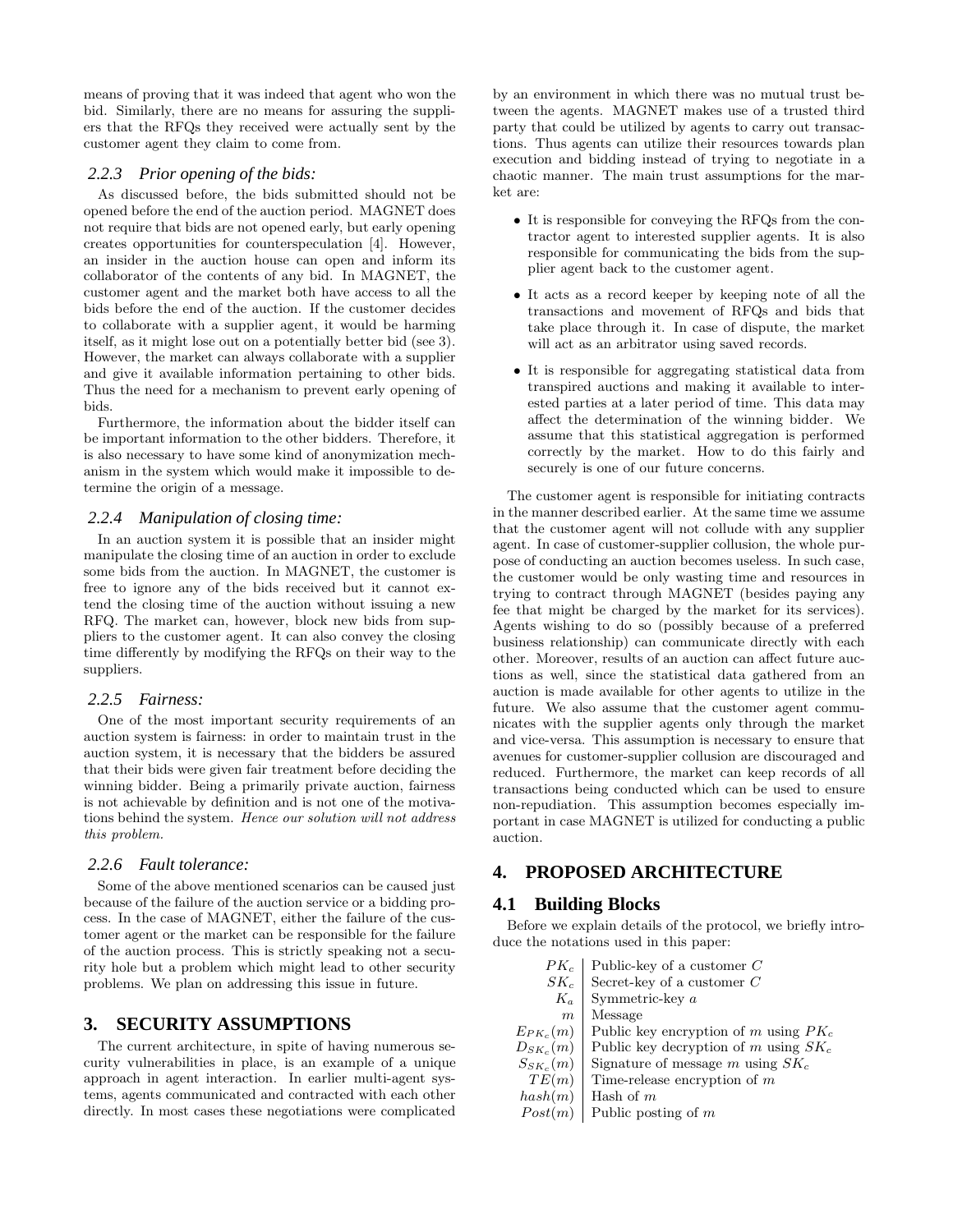We also introduce three key techniques used by us for our solution:

### *4.1.1 Publish/subscribe systems:*

One of the major components that we intend to use in our protocol is a publish/subscribe or white-board system. In such a system, publishers can publish messages under certain topics. Subscribers can subscribe to topics of their interest and are notified of new postings under those topics, which they can then examine. Topics can be classified hierarchically and the message content defined in a way deemed suitable by the users. Such systems minimize message duplication. They have the added benefit of allowing anonymous postings by publishers and subscribers [12]. In our proposed architecture the market would host such a publish/subscribe system, to which both the customer and supplier agents will have access. All published messages will be signed by the originator, which can be verified by the agents accessing them.

#### *4.1.2 Time-lock puzzles:*

Another cryptographic technique which we wish to utilize in the system is the timed-release crypto, also known as time-lock puzzles [11]. These methods provide a way of encrypting a message such that no one can decrypt the message until a substantial amount of time has elapsed. Good time-lock puzzles prevent the use of parallel algorithms for decryption. Assume  $A$  wants to encrypt a message  $m$  with a time-lock puzzle for a period of T seconds. A picks at random two large primes  $p, q$  and computes  $n = pq, \phi(n) =$  $(p-1)(q-1)$ . She then computes  $t = TS$  where S is the number of squarings modulo *n* per second that can be performed by the solver. Then A picks a long random key k for some secure symmetric encryption scheme and encrypts  $m$ using k. Let us call the resulting cipher-text  $C_m$ . She then computes  $C_k = k + a^{2^t} \mod n$  for some random  $a, 1 < a < n$ . Since A knows  $\phi(n)$ , she can do this efficiently. The timelock puzzle will contain  $(n, a, t, C_k, C_m)$ . In order to extract m anybody would need to compute  $a^{2^t}$  and the only way to do this without knowing  $\phi(n)$  is to perform t sequential squarings. The time delay ensured by this solution is not really absolute real time but some time period depending on the CPU power of the solver.

### *4.1.3 Communication anonymizer:*

In absence of an anonymization technology, it becomes easy for an outsider, as well as an insider, to associate the bids to the bidder. This may not be an important requirement in certain auctions, but in MAGNET this is necessary to reduce market-supplier collusion and to make the supplier's bid unlinkable until the end of auction. A peer-topeer (P2P) anonymizing network like Tarzan [8] can be used for this purpose. Tarzan achieves its anonymity with layered encryption and multihop routing. First, a host running an application that wants anonymity choses a group of hosts to form a path through the network. Next, this source-routing host establishes a tunnel using these hosts, which includes the distribution of session keys. Finally, it routes data packets through this tunnel. The end point of this tunnel is a Network Address Translator (NAT). This NAT bridges the hosts in Tarzan and the hosts that are not aware of Tarzan. Similarly, the NAT receives the response packets from the outside hosts and reroutes them back through this tunnel.

In our protocol all the communication between the suppliers and the market is anonymized using a P2P network created by the suppliers.

# **4.2 Securing MAGNET**

Based on the requirements mentioned before we now propose the following architecture to enhance the security of the MAGNET system. We outline our protocol into following phases: contracting, planning, bidding, auction close, and winner determination. Fig 2 illustrates the protocol in detail.



Figure 2: The Secure MAGNET system

### *4.2.1 Planning:*

The customer sends a signed RFQ to the market for publishing.

$$
Customer \xrightarrow{S_{SK_c}(RFQ)} Market
$$

# *4.2.2 Bidding:*

The supplier downloads the RFQ from the market. If interested, it generates a bid-message comprising of three parts:

- 1. General Information  $(GI)$ : consists of the RFQ number and a sufficiently long random number,  $(RFQ\#, r)$ .
- 2. Auction-session key: a symmetric session key,  $K_a$ .
- 3. Bid data: comprised of price quoted by the supplier, the task list, the time-line for plan completion, GI, and supplier's public-certificate.

It then signs and encrypts the message and sends it to the market:

$$
Market \leftarrow^{\left[\left(RFQ\#,r\right),TE\left\{E_{PK_c}\left(K_a\right)\right\},E_{K_a}\left\{S_{SK_s}\left(Bid\right)\right\}\right]} \text{Supplier}
$$

For all the bid-messages received by the market, it posts  $(RFQ\#,(r,hash(M)))$  on the market white-board, where M is the bid-message sent by a supplier to the market. The supplier can also check the white-board and verify that its bid was actually received and displayed by the market. The customer can then download the bids from the market. However, it cannot access the bid data unless it decrypts the time-release crypto. Since the exact timing of a time-lock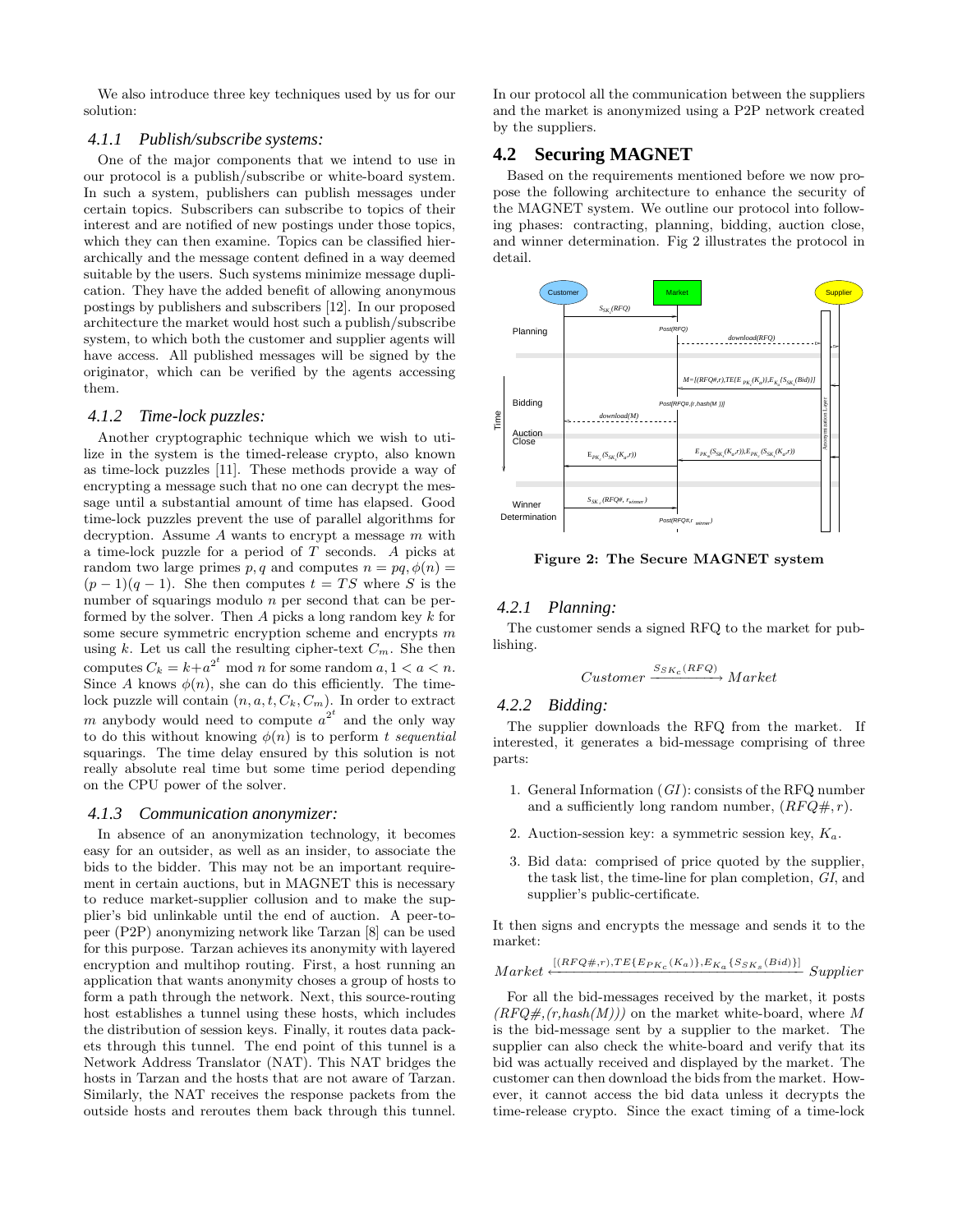puzzle is difficult to determine [11], the supplier agent would construct a puzzle that would take the customer longer than the auction deadline to solve.

### *4.2.3 Auction close:*

Once the auction closes the suppliers would release  $K_a$  to the market in an encrypted form, alongwith the customer's copy:

$$
Market \xleftarrow{E_{PK_m} \{SK_s(K_a, r)\}, E_{PK_c} \{SK_s(K_a, r)\}} \text{Supplier}
$$

The market would then pass on the customer's portion of the encrypted key:

$$
Customer \xleftarrow{E_{PK_c} \{SK_s(K_a, r)\}} Market
$$

This individual encryption is necessary so that no one except for the market and the customer can decrypt the bids.

#### *4.2.4 Winner determination:*

The customer agent uses various algorithms to determine the winner from the bids it has received [2, 3]. From the suppliers' certificates embedded in the bids, it can use statistical data to assist in the winner determination process. Once the winner has been determined, it would use the market's white-board to notify the suppliers about this.

$$
Customer \xrightarrow{S_{SK_c}(RFQ\#,r_{winner})} Market
$$

Once the market posts this result on the white-board any supplier can check to see if it is the winner. The customer agent can do a cross-verification by examining the whiteboard, in order to deter any wrong doing on market's behalf. The market can then carry out statistical aggregation by decrypting the bids using their respective auction-session keys.

# **5. ANALYSIS**

# **5.1 Efficiency**

The protocol that we have proposed tries to follow the original message exchange mechanism as closely as possible to avoid major redesign of the existing system. However, by utilizing a publish/subscribe system, the need for acknowledgment generation for each message has been eliminated. The suppliers and the customers can independently verify the data received by the other party, in an asynchronous manner, thus leading to better utilization of their resources. Using an anonymization layer can add some delay in message propagation, but the benefits are significantly higher.

Encryption and decryption of data is usually the most computationally intensive task in a security protocol. We have tried to minimize encryption of messages when possible. Thus, instead of encrypting the entire third section with time-release crypto mechanism, we introduced a second section, since encrypting and decrypting  $K_a$  is computationally cheaper because of the smaller size of the data. The task that could be most computationally intensive in our protocol is time-release decryption. However, this step is not needed as long as the customer waits for the auction to close and the supplier releases the auction-session key  $K_a$ .

Our motivation behind using a time-lock puzzle is more of a deterrent to prior opening of the bids and not to impose a computational penalty on the customer. However, in case the supplier fails to provide  $K_a$  (e.g. the supplier comes under a Denial of Service attack, or it refuses to the send the key on purpose), the customer can proceed with time-lock decryption. In such a case, if the customer faces a resource crunch, it can seek the market's help in decrypting it. The market has more computing power than the customer or the supplier agents since it has to provide the auction infrastructure. It can thus offer its resources for decryption to the customer. However, even after decrypting the time-lock puzzle it would not be able to get to  $K_a$  since it will be encrypted by customer's public key  $PK_c$  (for the same reason, anyone who intercepts the bid cannot get to the bid data). Thus the customer can safely shift the burden of time-lock decryption on the market, if required.

# **5.2 Security**

Our security architecture overcomes the vulnerabilities in the existing MAGNET system. At the same time it tries to enhance the basic trusted third party model. We overcome the problem of secrecy of bids and the identity of the bidder by employing cryptographic techniques of anonymization and public-key encryption and decryption. By employing a time-release crypto mechanism, we ensure that the bids are not accessible by any agent until the close of auction.

We try to ensure the trusted third party model in MAG-NET by including additional safeguards. By requiring that the market publish all the data which it received from the customers and the suppliers on the white-board, we enable cross verification of the data by the opposite party. The copies of the messages published by the market can be used to ensure non-repudiation in situations where the sender refuses to acknowledge an action.

Since the RFQs are publicly available for verification, it is difficult for the market to manipulate the closing time of the bids without being noticed by the customer. By making the market post the data related to all the bids received, we also ensure that it does not purposefully reject any messages.

As discussed before, prior opening of the bids is a form of collusion existing in the current auction systems. By not making the auction session-key (and the resulting bid data which it encloses) immediately available to the market, we limit the market-supplier collusion. There could still be a collusion between market and a supplier, but the market would be able to provide bid data only for the supplier agents who are already colluding with it. In absence of bid data for all the suppliers, a market-supplier collusion would not be useful. A collusion between all the suppliers and market would be similar to collusion between all the suppliers. This, as we discussed earlier, is beyond the scope of our current effort. The only visible information prior to decryption of the bid is the  $RFQ\#$  and the random number (r) generated by the supplier. By enclosing the public certificate of the supplier with the remainder of the bid data, we ensure that the identities of the supplier agents are not known to the customer or the market before the end of the auction. However, once the auction is closed, the customer agent can use the information about the suppliers' identity to make its decision based on past statistical data.

# **6. RELATED WORK**

The majority of the work in the field of auction security has been done on sealed bid auctions in which the auction